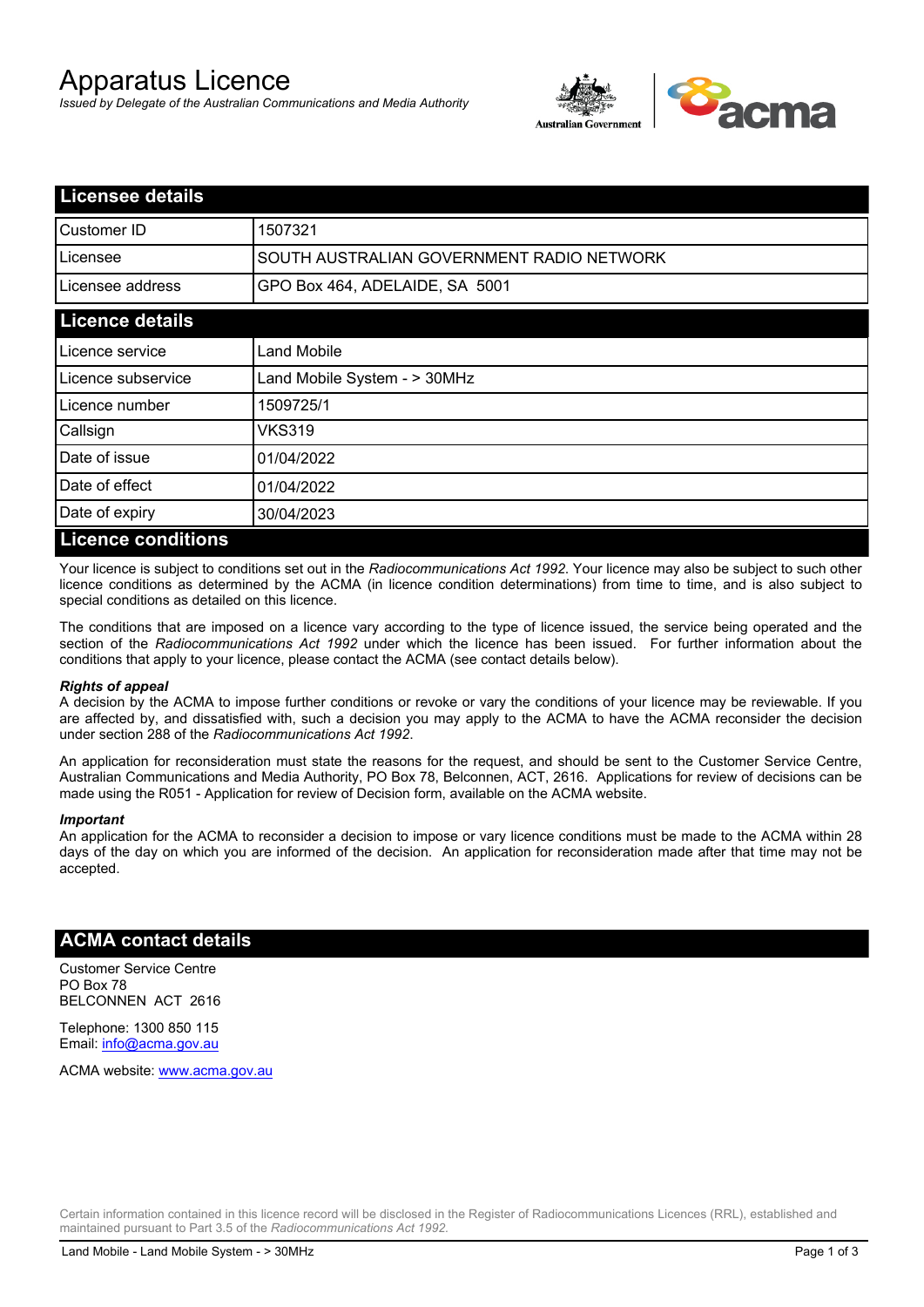### **Advisory Notes applying to licence no.: 1509725/1**

Conditions applicable to the operation of Land Mobile System station(s) authorised under this licence can be found in the Radiocommunications Licence Conditions (Apparatus Licence) Determination and the Radiocommunications Licence Conditions (Land Mobile Licence) Determination. Copies of these determinations are available from the ACMA and from the ACMA home page (www.acma.gov.au).